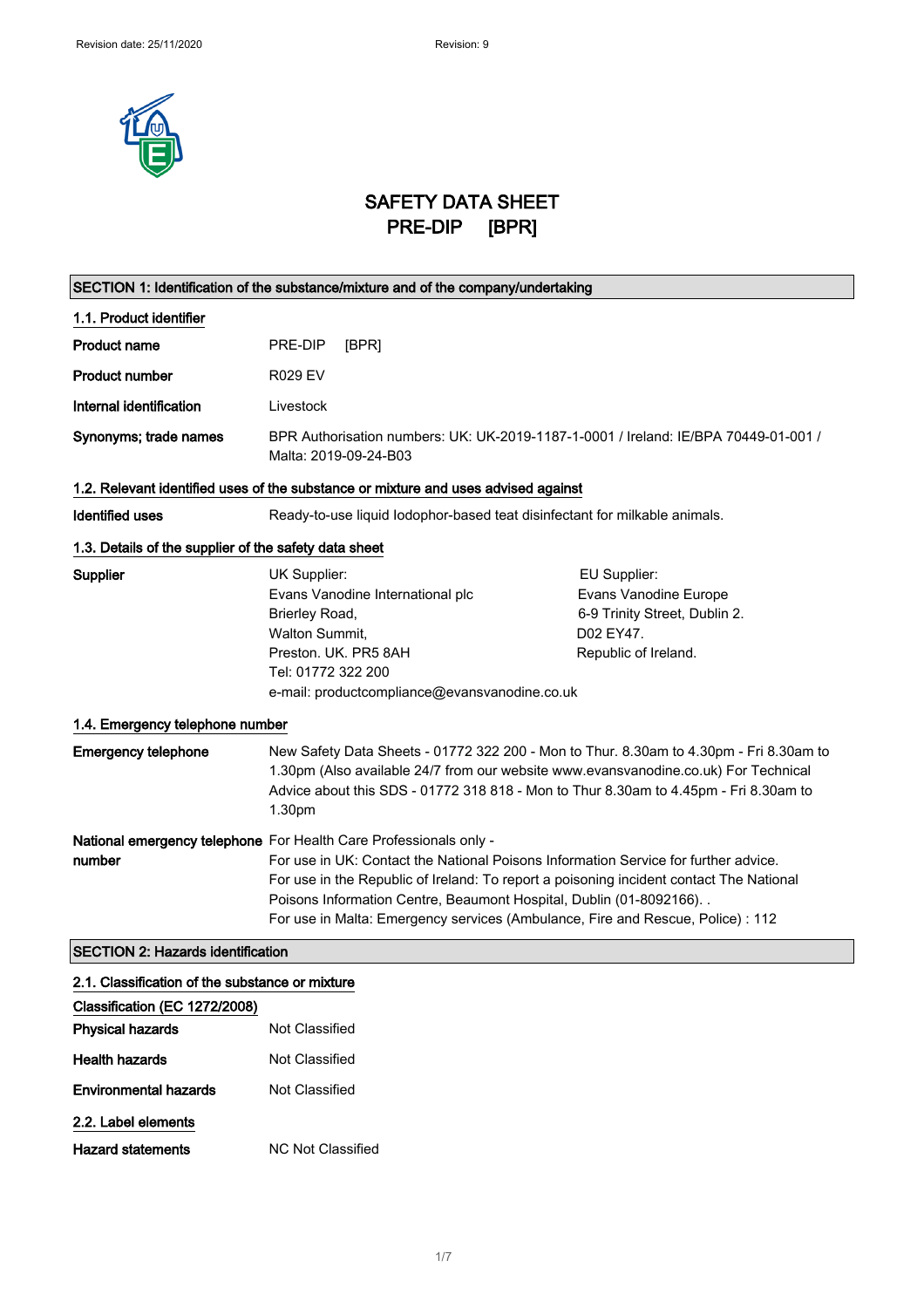| <b>Precautionary statements</b> | P102 Keep out of reach of children.                                       |
|---------------------------------|---------------------------------------------------------------------------|
|                                 | P301 IF SWALLOWED:                                                        |
|                                 | P313 Get medical advice/ attention.                                       |
|                                 | P501 Dispose of contents/ container in accordance with local regulations. |

#### 2.3. Other hazards

This product does not contain any substances classified as PBT or vPvB.

#### SECTION 3: Composition/information on ingredients

#### 3.2. Mixtures

# C13-15 ALCOHOL ETHOXYLATE (11EO) 0.1-1%

CAS number: 157627-86-6

Alternative CAS No 24938-91-8

# Classification

Acute Tox. 4 - H302 Eye Dam. 1 - H318 Aquatic Chronic 3 - H412

# IODINE  $\qquad \qquad \qquad 0.1\text{-}1\%$

CAS number: 7553-56-2 EC number: 231-442-4

M factor (Acute) = 1

BPR +H410, M factor (Chronic) =1

## Classification

Acute Tox. 4 - H312 Acute Tox. 4 - H332 Skin Irrit. 2 - H315 Eye Irrit. 2 - H319 STOT SE 3 - H335 Aquatic Acute 1 - H400

The Full Text for all R-Phrases and Hazard Statements are Displayed in Section 16.

# SECTION 4: First aid measures 4.1. Description of first aid measures Inhalation Unlikely route of exposure as the product does not contain volatile substances. If spray/mist has been inhaled, proceed as follows. Move affected person to fresh air and keep warm and at rest in a position comfortable for breathing. Ingestion **Do not induce vomiting. Give plenty of water to drink. Get medical attention if any discomfort** continues. Skin contact Wash with plenty of water. Eye contact **Rinse immediately with plenty of water. Get medical attention promptly if symptoms occur** after washing.

# 4.2. Most important symptoms and effects, both acute and delayed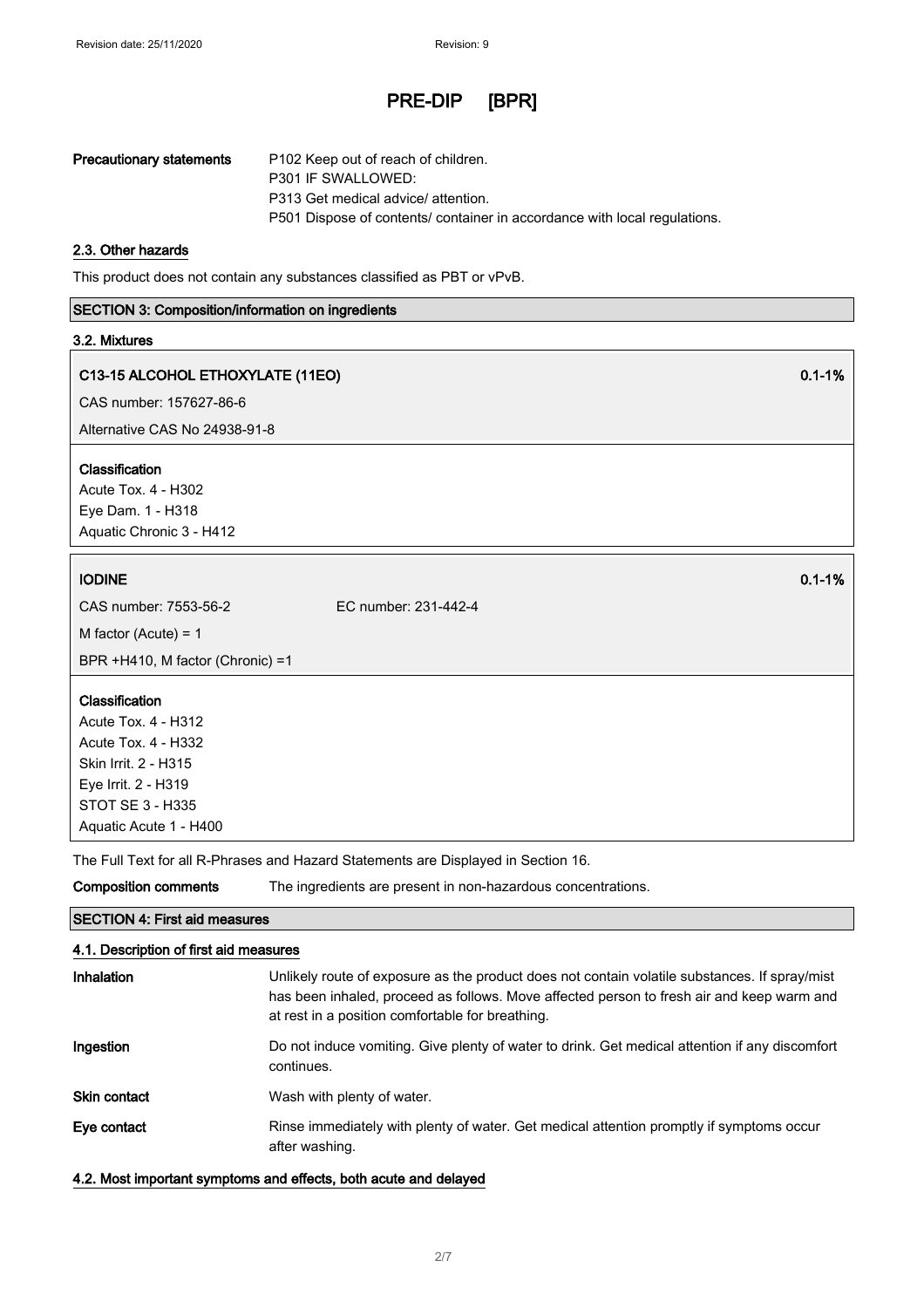| <b>General information</b>                                 | The severity of the symptoms described will vary dependent on the concentration and the<br>length of exposure.                                                                                                                               |
|------------------------------------------------------------|----------------------------------------------------------------------------------------------------------------------------------------------------------------------------------------------------------------------------------------------|
| Inhalation                                                 | No specific symptoms known.                                                                                                                                                                                                                  |
| Ingestion                                                  | No specific symptoms known. But - May cause discomfort if swallowed.                                                                                                                                                                         |
| Skin contact                                               | No specific symptoms known.                                                                                                                                                                                                                  |
| Eye contact                                                | No specific symptoms known. Prolonged contact may cause redness and/or tearing.                                                                                                                                                              |
|                                                            | 4.3. Indication of any immediate medical attention and special treatment needed                                                                                                                                                              |
| Notes for the doctor                                       | Treat symptomatically.                                                                                                                                                                                                                       |
| <b>SECTION 5: Firefighting measures</b>                    |                                                                                                                                                                                                                                              |
| 5.1. Extinguishing media                                   |                                                                                                                                                                                                                                              |
| Suitable extinguishing media                               | The product is not flammable. Use fire-extinguishing media suitable for the surrounding fire.                                                                                                                                                |
| 5.2. Special hazards arising from the substance or mixture |                                                                                                                                                                                                                                              |
| Specific hazards                                           | Thermal decomposition or combustion products may include the following substances:<br>Irritating gases or vapours.                                                                                                                           |
| 5.3. Advice for firefighters                               |                                                                                                                                                                                                                                              |
| Special protective equipment<br>for firefighters           | Wear positive-pressure self-contained breathing apparatus (SCBA) and appropriate protective<br>clothing.                                                                                                                                     |
| <b>SECTION 6: Accidental release measures</b>              |                                                                                                                                                                                                                                              |
|                                                            | 6.1. Personal precautions, protective equipment and emergency procedures                                                                                                                                                                     |
| <b>Personal precautions</b>                                | For personal protection, see Section 8.                                                                                                                                                                                                      |
| 6.2. Environmental precautions                             |                                                                                                                                                                                                                                              |
| <b>Environmental precautions</b>                           | Spillages or uncontrolled discharges into watercourses must be reported immediately to the<br>Environmental Agency or other appropriate regulatory body.                                                                                     |
| 6.3. Methods and material for containment and cleaning up  |                                                                                                                                                                                                                                              |
| Methods for cleaning up                                    | Small Spillages: Flush away spillage with plenty of water. Large Spillages: Contain and<br>absorb spillage with sand, earth or other non-combustible material. Collect and place in<br>suitable waste disposal containers and seal securely. |
| 6.4. Reference to other sections                           |                                                                                                                                                                                                                                              |
| Reference to other sections                                | For personal protection, see Section 8.                                                                                                                                                                                                      |
| <b>SECTION 7: Handling and storage</b>                     |                                                                                                                                                                                                                                              |
| 7.1. Precautions for safe handling                         |                                                                                                                                                                                                                                              |
| Usage precautions                                          | For personal protection, see Section 8.                                                                                                                                                                                                      |
|                                                            | 7.2. Conditions for safe storage, including any incompatibilities                                                                                                                                                                            |
| <b>Storage precautions</b>                                 | Keep only in the original container in a cool, well-ventilated place. Protect from freezing and<br>direct sunlight. Store away from the following materials: Oxidising materials. Keep at<br>temperature not exceeding 25°C.                 |
| 7.3. Specific end use(s)                                   |                                                                                                                                                                                                                                              |
| Specific end use(s)                                        | The identified uses for this product are detailed in Section 1.2.                                                                                                                                                                            |
|                                                            |                                                                                                                                                                                                                                              |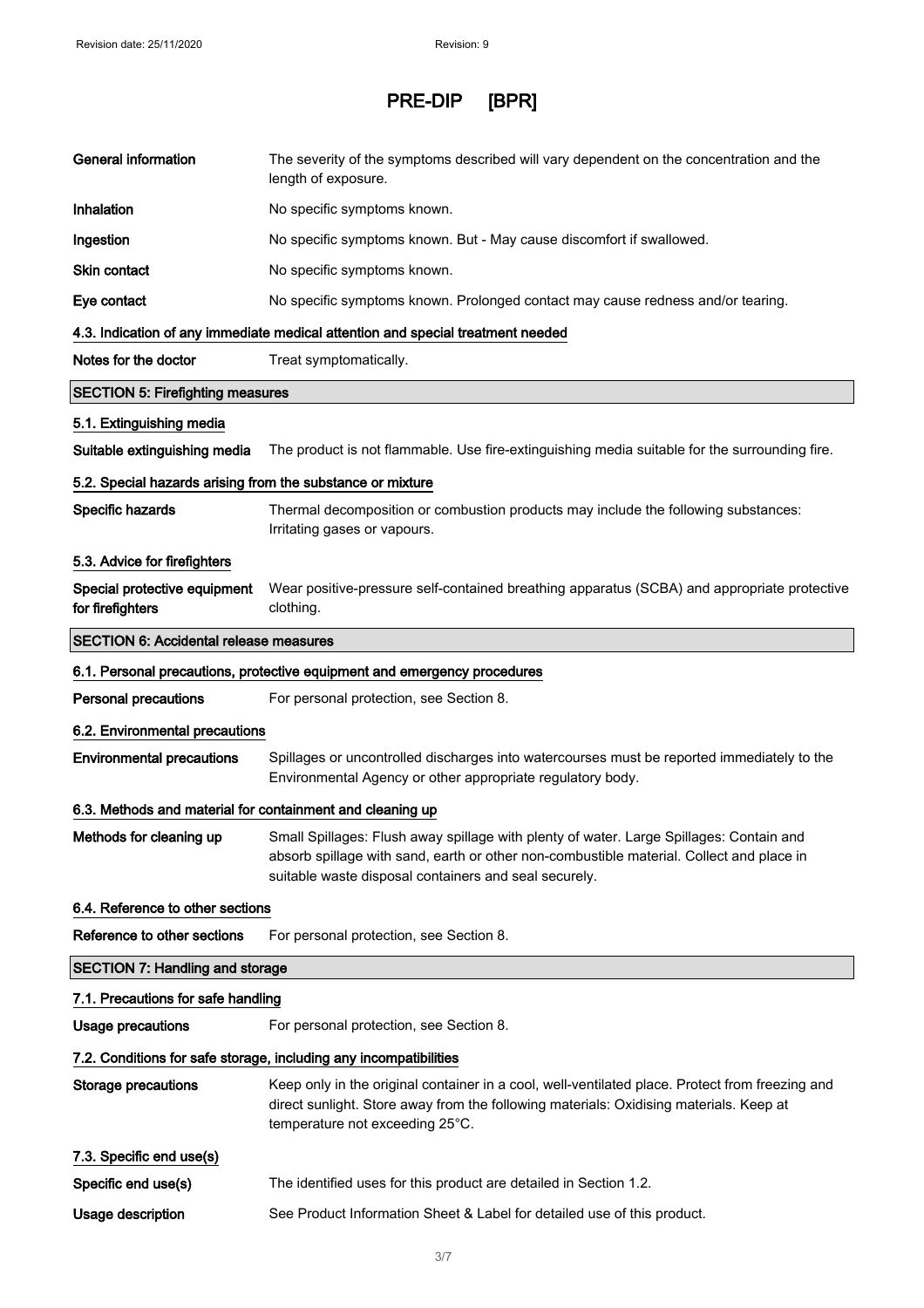# SECTION 8: Exposure controls/Personal protection

# 8.1. Control parameters

## Occupational exposure limits

## IODINE

Short-term exposure limit (15-minute): WEL 0.1 ppm 1.1 mg/m<sup>3</sup> WEL = Workplace Exposure Limit.

## 8.2. Exposure controls

# Protective equipment



| Appropriate engineering<br>controls | Not relevant.                                                                         |
|-------------------------------------|---------------------------------------------------------------------------------------|
| Personal protection                 | The following recommendations are based on conditions specified in BPR Authorisation. |
| Eye/face protection                 | No specific eye protection required during normal use.                                |
| Hand protection                     | To protect hands from chemicals, gloves should comply with European Standard EN374.   |
| Other skin and body<br>protection   | None required.                                                                        |
| Respiratory protection              | Respiratory protection not required.                                                  |

# SECTION 9: Physical and chemical properties

# 9.1. Information on basic physical and chemical properties

| Appearance                           | Liquid.                                                                  |
|--------------------------------------|--------------------------------------------------------------------------|
| Colour                               | Clear. Dark brown.                                                       |
| Odour                                | Faint Iodine.                                                            |
| pH                                   | pH (concentrated solution): 4.00                                         |
| <b>Melting point</b>                 | $-1^{\circ}$ C                                                           |
| Initial boiling point and range      | 100°C @ 760 mm Hg                                                        |
| Flash point                          | Boils without flashing.                                                  |
| <b>Relative density</b>              | 1.003 @ 20°C                                                             |
| Solubility(ies)                      | Soluble in water.                                                        |
| 9.2. Other information               |                                                                          |
| Other information                    | None.                                                                    |
| SECTION 10: Stability and reactivity |                                                                          |
| 10.1. Reactivity                     |                                                                          |
| <b>Reactivity</b>                    | The following materials may react with the product: Oxidising materials. |
| 10.2. Chemical stability             |                                                                          |
| <b>Stability</b>                     | No particular stability concerns.                                        |

## 10.3. Possibility of hazardous reactions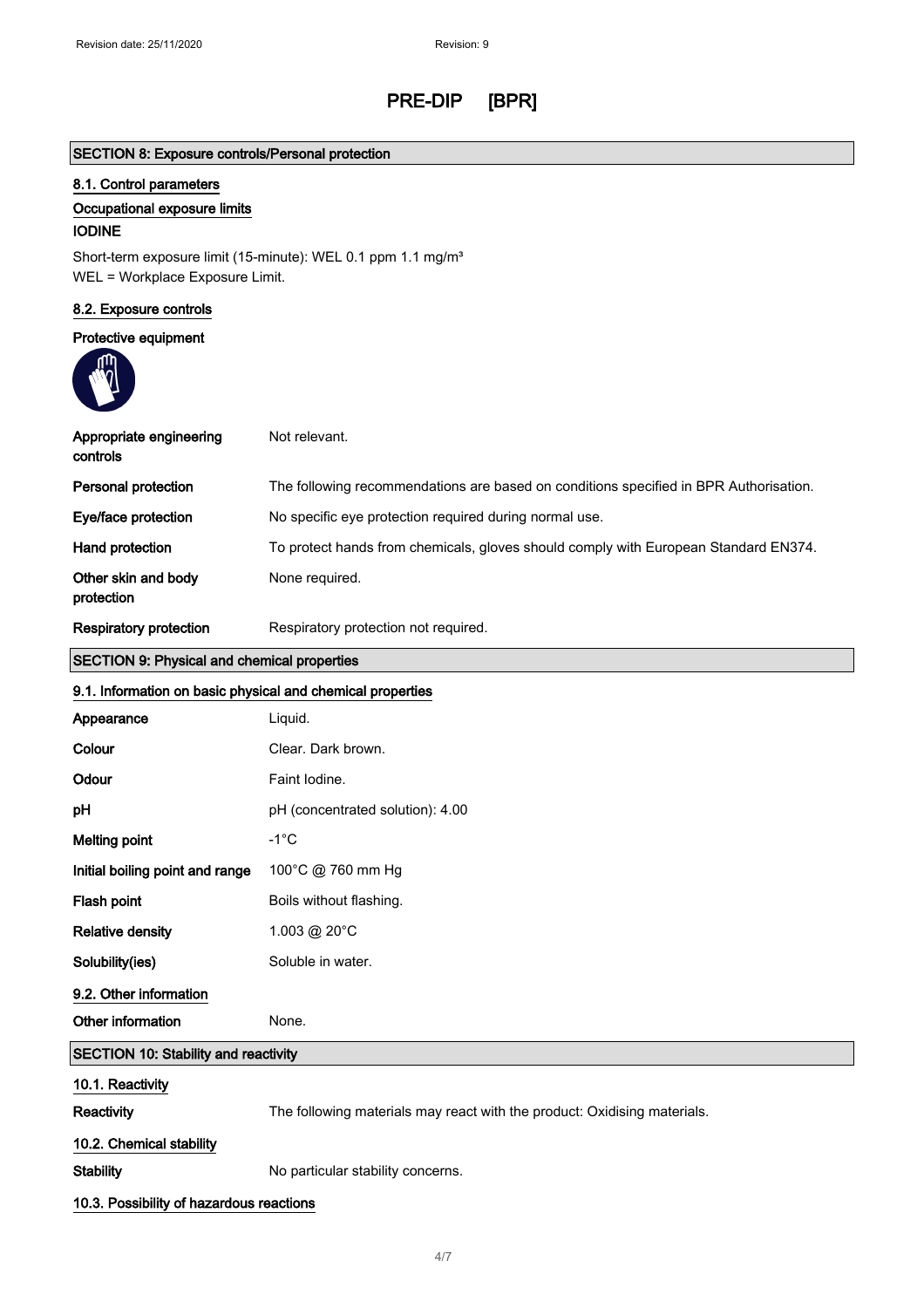| Possibility of hazardous<br>reactions        | See sections 10.1, 10.4 & 10.5                                                                                                                                                                                                                                 |
|----------------------------------------------|----------------------------------------------------------------------------------------------------------------------------------------------------------------------------------------------------------------------------------------------------------------|
| 10.4. Conditions to avoid                    |                                                                                                                                                                                                                                                                |
| Conditions to avoid                          | Avoid exposure to high temperatures or direct sunlight.                                                                                                                                                                                                        |
| 10.5. Incompatible materials                 |                                                                                                                                                                                                                                                                |
| <b>Materials to avoid</b>                    | Oxidising agents as lodine vapour may be evolved.                                                                                                                                                                                                              |
| 10.6. Hazardous decomposition products       |                                                                                                                                                                                                                                                                |
| Hazardous decomposition<br>products          | When heated, vapours/gases hazardous to health may be formed.                                                                                                                                                                                                  |
| <b>SECTION 11: Toxicological information</b> |                                                                                                                                                                                                                                                                |
| 11.1. Information on toxicological effects   |                                                                                                                                                                                                                                                                |
| <b>Toxicological effects</b>                 | Figures quoted below were from ATE (Acute Toxicity Estimate) Calculation Methods using<br>LD50 or ATE figures provided by the raw material manufacturer.                                                                                                       |
| Other health effects                         | Low oral toxicity, but ingestion may cause irritation of the gastro-intestinal tract.                                                                                                                                                                          |
| <b>SECTION 12: Ecological information</b>    |                                                                                                                                                                                                                                                                |
| Ecotoxicity                                  | BPR = Harmful to aquatic life with long lasting effects.                                                                                                                                                                                                       |
| 12.1. Toxicity                               |                                                                                                                                                                                                                                                                |
| <b>Toxicity</b>                              | No Aquatic Toxicity Data for this product. Any data for ingredients with aquatic toxicity<br>provided by the raw material manufacturer can be made available on request.                                                                                       |
| 12.2. Persistence and degradability          |                                                                                                                                                                                                                                                                |
| Persistence and degradability                | The surfactant(s) contained in this product complies(comply) with the biodegradability criteria<br>as laid down in Regulation (EC) No. 648/2004 on detergents. and UK Regulation: SI 2020 No.<br>1617 "The Detergents (Amendment) (EU Exit) Regulations 2020". |
| 12.3. Bioaccumulative potential              |                                                                                                                                                                                                                                                                |
| <b>Bioaccumulative potential</b>             | The product does not contain any substances expected to be bioaccumulating.                                                                                                                                                                                    |
| 12.4. Mobility in soil                       |                                                                                                                                                                                                                                                                |
| <b>Mobility</b>                              | Not known.                                                                                                                                                                                                                                                     |
| 12.5. Results of PBT and vPvB assessment     |                                                                                                                                                                                                                                                                |
| Results of PBT and vPvB<br>assessment        | This product does not contain any substances classified as PBT or vPvB.                                                                                                                                                                                        |
| 12.6. Other adverse effects                  |                                                                                                                                                                                                                                                                |
| Other adverse effects                        | Not known.                                                                                                                                                                                                                                                     |
| <b>SECTION 13: Disposal considerations</b>   |                                                                                                                                                                                                                                                                |
| 13.1. Waste treatment methods                |                                                                                                                                                                                                                                                                |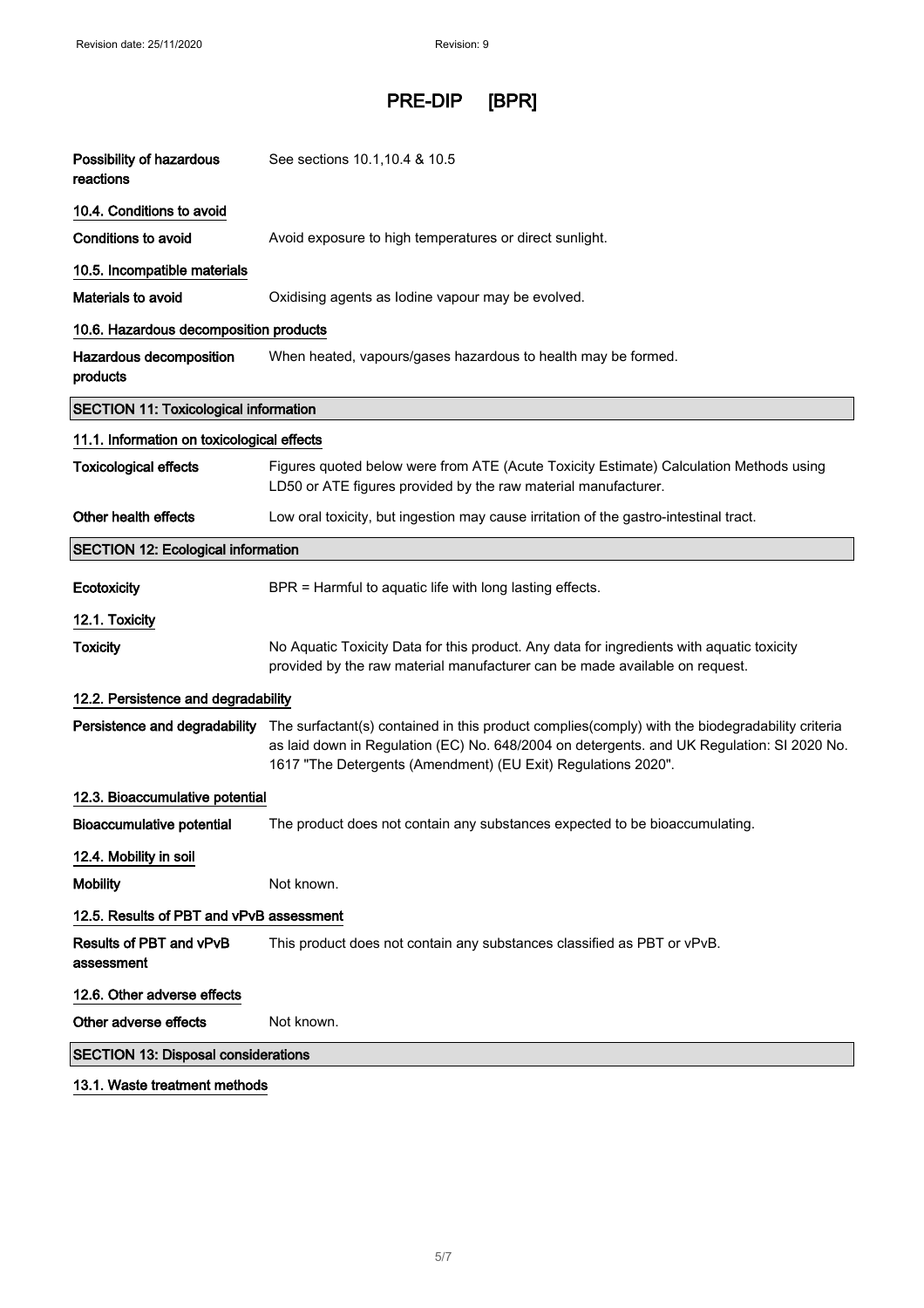Disposal methods Small amounts (less than 5 Litres) of unwanted product may be flushed with water to sewer. Larger volumes must be sent for disposal by approved waste contractor. Consign empty container to normal waste. At the end of the treatment used solutions can be flushed to the municipal sewer or disposed to the manure deposit depending on local requirements. Avoid release to an on-site waste water treatment plant. Dispose unused product and the packaging in accordance with local and/or national

requirements. Avoid release to an on-site waste-water treatment plant.

#### SECTION 14: Transport information

General **General** Not classified for Transport.

#### 14.1. UN number

Not applicable.

14.2. UN proper shipping name

Not applicable.

#### 14.3. Transport hazard class(es)

Not regulated.

## 14.4. Packing group

Not applicable.

## 14.5. Environmental hazards

Environmentally hazardous substance/marine pollutant No.

## 14.6. Special precautions for user

Not applicable.

## 14.7. Transport in bulk according to Annex II of MARPOL and the IBC Code

Transport in bulk according to Not applicable. Annex II of MARPOL 73/78 and the IBC Code

#### SECTION 15: Regulatory information

#### 15.1. Safety, health and environmental regulations/legislation specific for the substance or mixture

| <b>EU</b> legislation | Safety Data Sheet prepared in accordance with EU Regulation: "REACH Commission<br>Regulation (EU) No 2015/830 (which amends Regulation (EC) No 453/2010 & 1907/2006)." |
|-----------------------|------------------------------------------------------------------------------------------------------------------------------------------------------------------------|
|                       | and UK Regulation: "SI 2020 No. 1577 - The REACH etc. (Amendment etc.) (EU Exit)<br>Regulations 2020".                                                                 |
|                       |                                                                                                                                                                        |
|                       | Classification is by Read-Across from similar formulations for which test data is available.                                                                           |
|                       | Ingredients are listed with classification under - EU GHS: CLP - "Regulation (EC) No                                                                                   |
|                       | 1272/2008 classification, labelling & packaging of substances & mixtures." and UK GHS: "SI                                                                             |
|                       | 2020 No. 1567 - The Chemicals (Health and Safety) and Genetically Modified Organisms                                                                                   |
|                       | (Contained Use) (Amendment etc.) (EU Exit) Regulations 2020.".                                                                                                         |
|                       | EU Reg: REGULATION (EU) No 528/2012 OF THE EUROPEAN PARLIAMENT AND OF                                                                                                  |
|                       | THE COUNCIL of 22 May 2012 concerning the making available on the market and use of                                                                                    |
|                       | biocidal products. [BPR] & UK Req: SI 2020 No. 1567 "The Chemicals (Health and Safety)                                                                                 |
|                       | and Genetically Modified Organisms (Contained Use) (Amendment etc.) (EU Exit)                                                                                          |
|                       | Regulations 2020.".                                                                                                                                                    |

#### 15.2. Chemical safety assessment